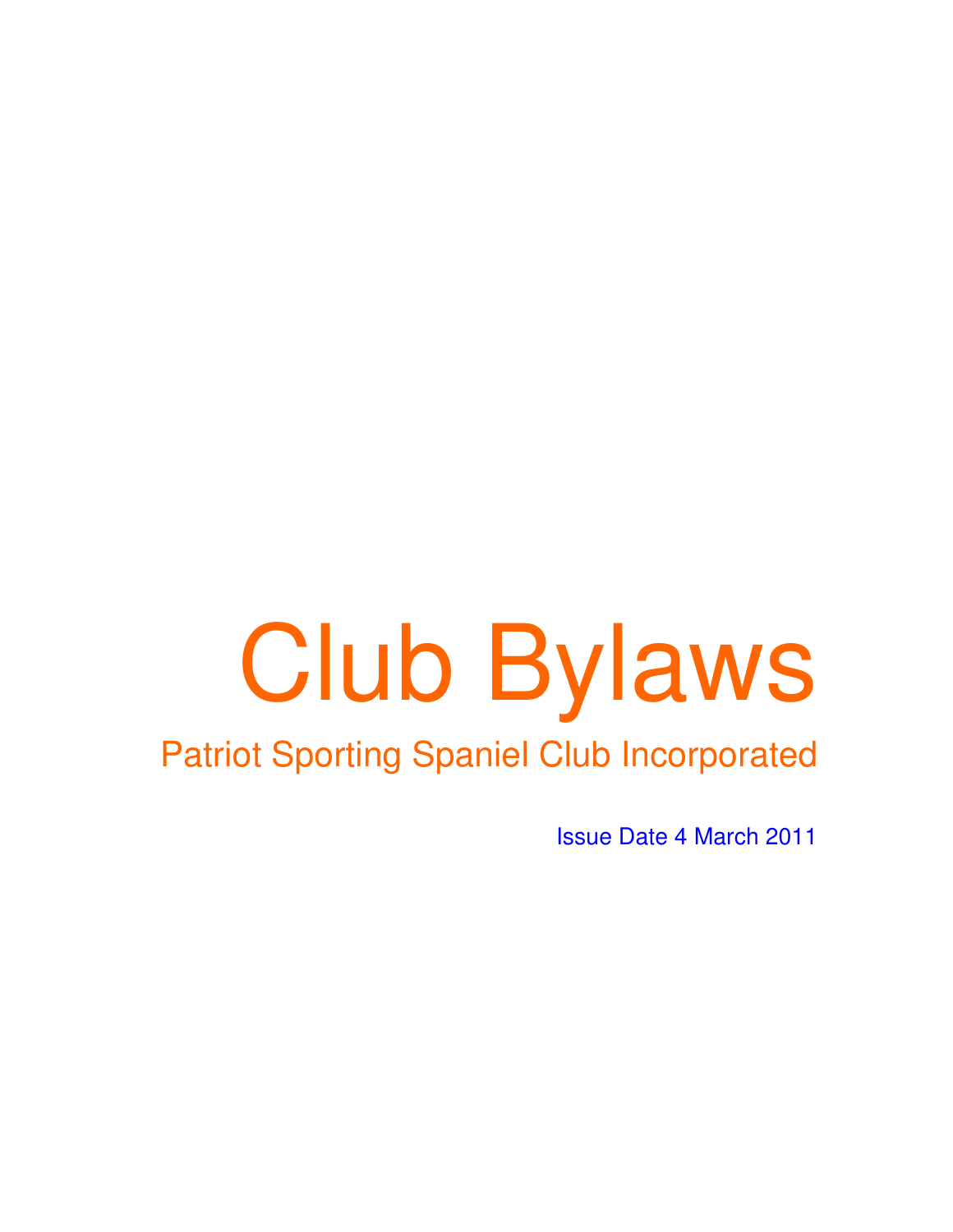### Document control

| date       | version no.  | author                           | change/addition                                                                         |
|------------|--------------|----------------------------------|-----------------------------------------------------------------------------------------|
| 4 Mar 2011 | $\mathbf{2}$ | Bryan MacLaren<br>Club Secretary | Formatting improvements with changes approved by<br>the membership on February 27, 2011 |
|            |              |                                  |                                                                                         |
|            |              |                                  |                                                                                         |
|            |              |                                  |                                                                                         |
|            |              |                                  |                                                                                         |
|            |              |                                  |                                                                                         |
|            |              |                                  |                                                                                         |
|            |              |                                  |                                                                                         |
|            |              |                                  |                                                                                         |
|            |              |                                  |                                                                                         |

© Copyright Patriot Sporting Spaniel Club Inc. **In the Club Incertial Club Incertial** Super Date 4 March 2011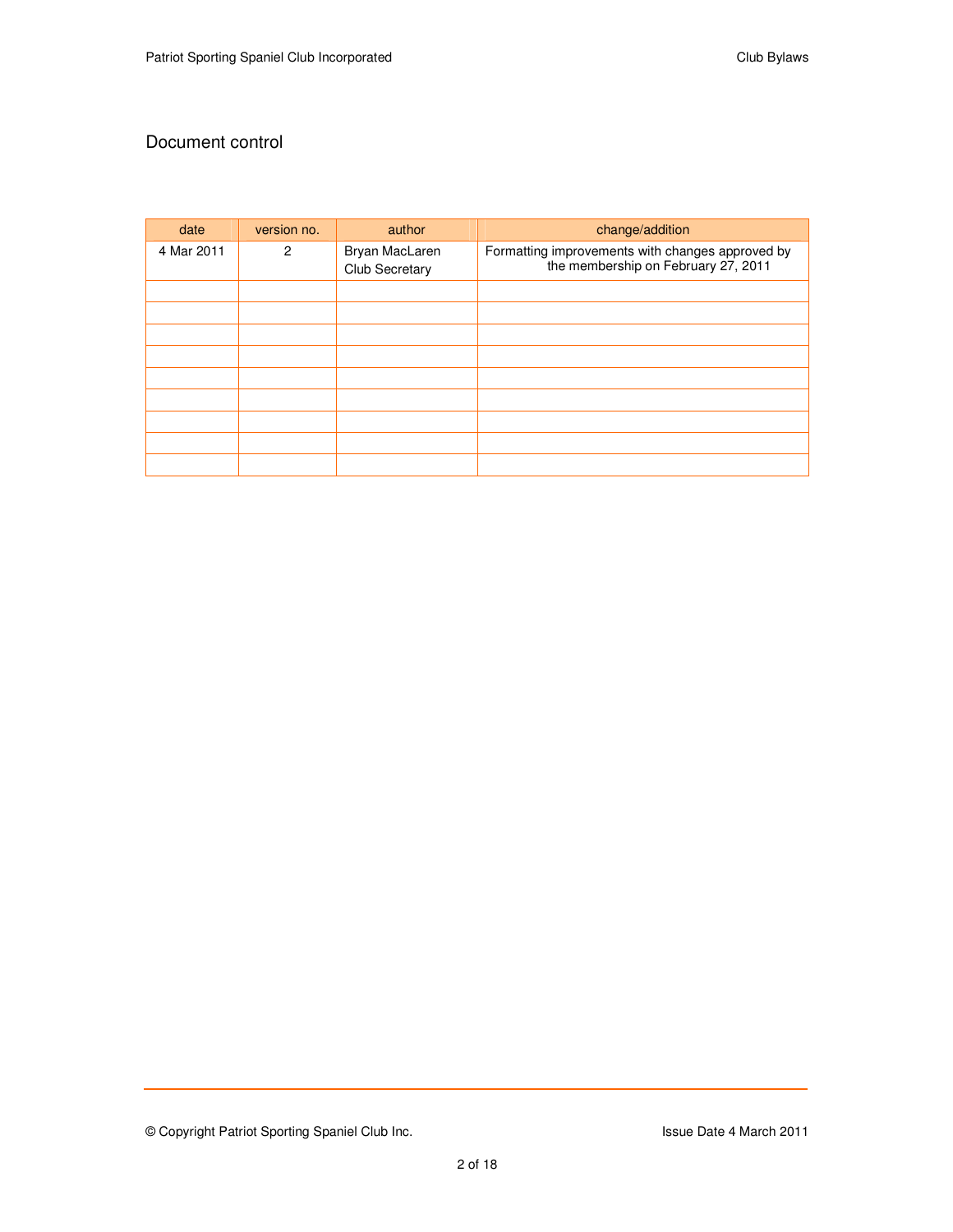### Table of contents

| 1            |                                                            | <b>Article One. Name and Objects</b>       | 5              |
|--------------|------------------------------------------------------------|--------------------------------------------|----------------|
|              | 1.1                                                        | Section One                                | 5              |
|              | 1.2                                                        | Section Two                                | 5              |
|              | 1.3                                                        | Section Three                              | 5              |
|              | 1.4                                                        | <b>Section Four</b>                        | 5              |
| $\mathbf{2}$ |                                                            | <b>Article Two. Memberships</b>            | 6              |
|              | 2.1                                                        | Eligibility for Individual Membership      | 6              |
|              | 2.2                                                        | Eligibility for Junior Membership          | $\,6\,$        |
|              | 2.3                                                        | Eligibility for Family Membership          | 6              |
|              | 2.4                                                        | Dues                                       | 6              |
|              | 2.5                                                        | <b>Election to Membership</b>              | 6              |
|              | 2.6                                                        | Termination of Membership                  | $\overline{7}$ |
| 3            |                                                            | <b>Article Three. Meetings and Voting</b>  | 8              |
|              | 3.1                                                        | <b>Club Meetings</b>                       | 8              |
|              | 3.2                                                        | Special Club Meetings                      | 8              |
|              | 3.3                                                        | <b>Board Meetings</b>                      | 8              |
|              | 3.4                                                        | <b>Special Board Meetings</b>              | 8              |
|              | 3.5                                                        | Voting                                     | 9              |
| 4            |                                                            | <b>Article Four Directors and Officers</b> | 10             |
|              | 4.1                                                        | <b>Board of Directors</b>                  | 10             |
|              | 4.2                                                        | <b>Officers</b>                            | 10             |
|              | 4.3                                                        | Vacancies                                  | 11             |
| ა            | Article Five. The Club Year, Annual Meetings and Elections |                                            |                |
|              | 5.1                                                        | The Club Year                              | 12             |
|              | 5.2                                                        | Annual Meeting & Elections                 | 12             |
|              | 5.3                                                        | <b>Nominations</b>                         | 12             |
| 6            |                                                            | <b>Article Six. Committees</b>             | 13             |
|              | 6.1                                                        | Section 1                                  | 13             |
|              | 6.2                                                        | Section 2                                  | 13             |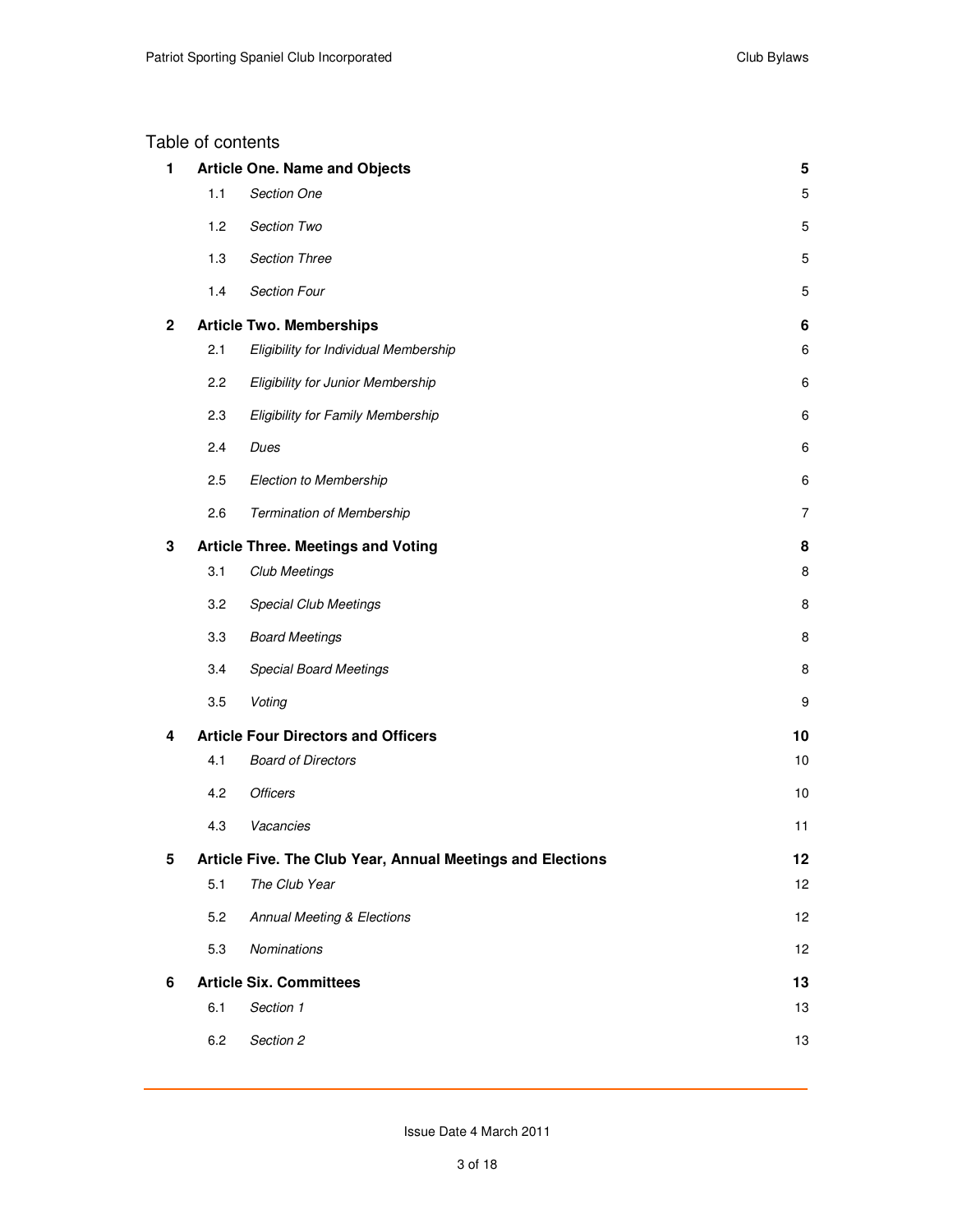| $\overline{7}$ | <b>Article Seven. Discipline</b> |                                        | 14 |
|----------------|----------------------------------|----------------------------------------|----|
|                | 7.1                              | American Kennel Club Suspension        | 14 |
|                | 7.2                              | Charges                                | 14 |
|                | 7.3                              | <b>Board Hearing</b>                   | 14 |
|                | 7.4                              | Expulsion                              | 15 |
| 8              |                                  | <b>Article Eight. Amendments</b>       | 16 |
|                | 8.1                              | Section 1                              | 16 |
|                | 8.2                              | Section 2                              | 16 |
|                | 8.3                              | Section 3 Dissolution                  | 16 |
| 9              |                                  | <b>Article Nine. Order of Business</b> | 17 |
|                | 9.1                              | Section 1                              | 17 |
|                | 9.2                              | Section 2                              | 17 |
|                | 9.3                              | Section 3                              | 18 |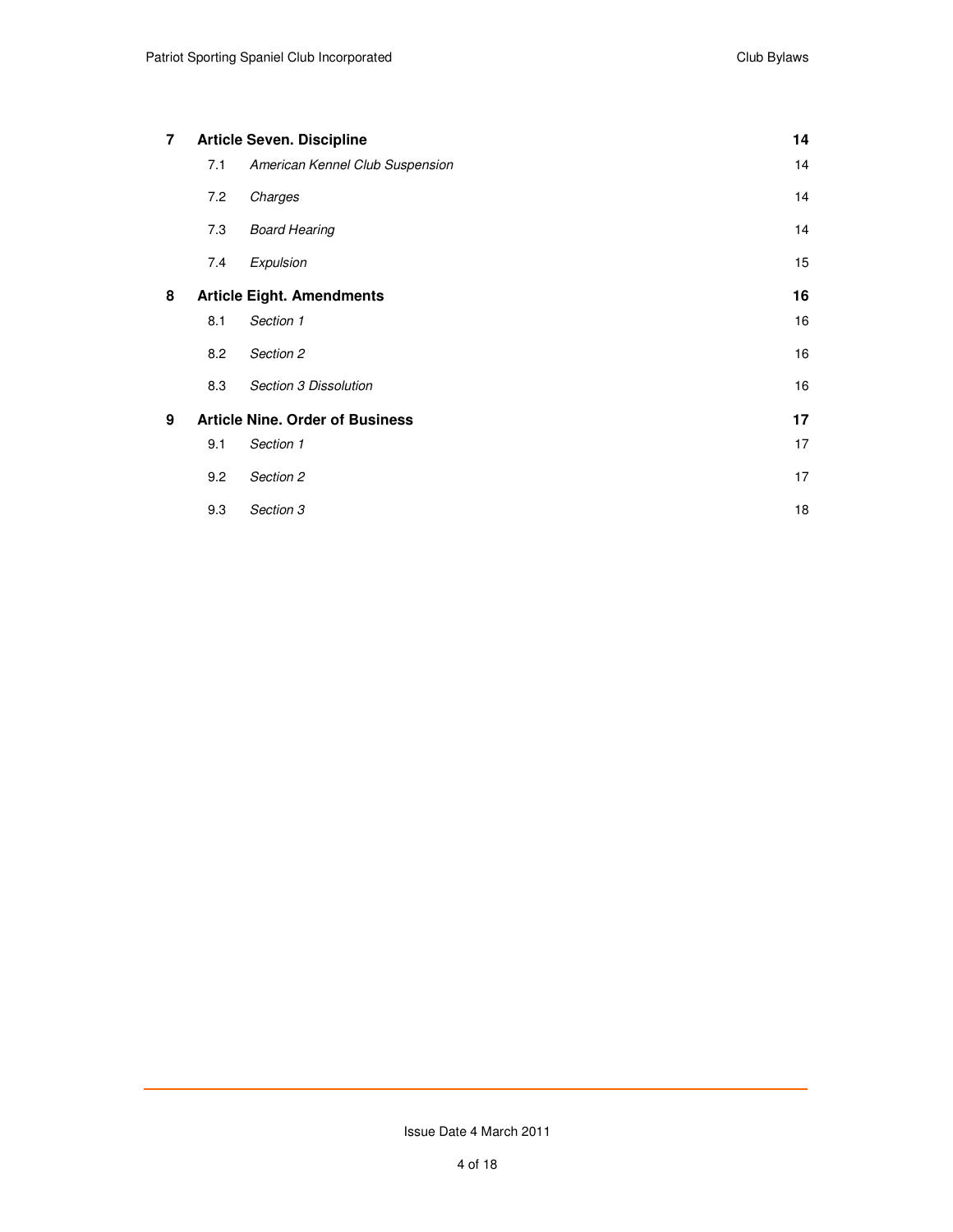# 1 Article One. Name and Objects

### 1.1 Section One

The name of the club shall be Patriot Sporting Spaniel Club Incorporated

### 1.2 Section Two

The objects of the club shall be:

- A. To encourage and promote the quality in breeding of pure-bred Sporting Spaniels and to do all possible to bring their natural qualities to perfection.
- B. To conduct sanctioned matches and hunting tests under the rules and regulations of the American Kennel Club.
- C. To promote all similar activities designed to encourage the development of better breeds of dogs.
- D. Charitable, educational and social; to foster and advance educational, social and charitable ideas relative to the training, breeding and ownership of Sporting Spaniels.
- E. To promote friendship, understanding, cooperation and sportsman like competition among owners and breeders of Sporting Spaniels at Field Trials and all similar activities.

### 1.3 Section Three

 The club shall not be conducted or operated for profit and no part of any profits or remainder or residue from dues or donations to the club shall inure to the benefit of any member or individual.

### 1.4 Section Four

The members of the club shall adopt and may from time to time revise such by-laws as may be required to carry out these objects.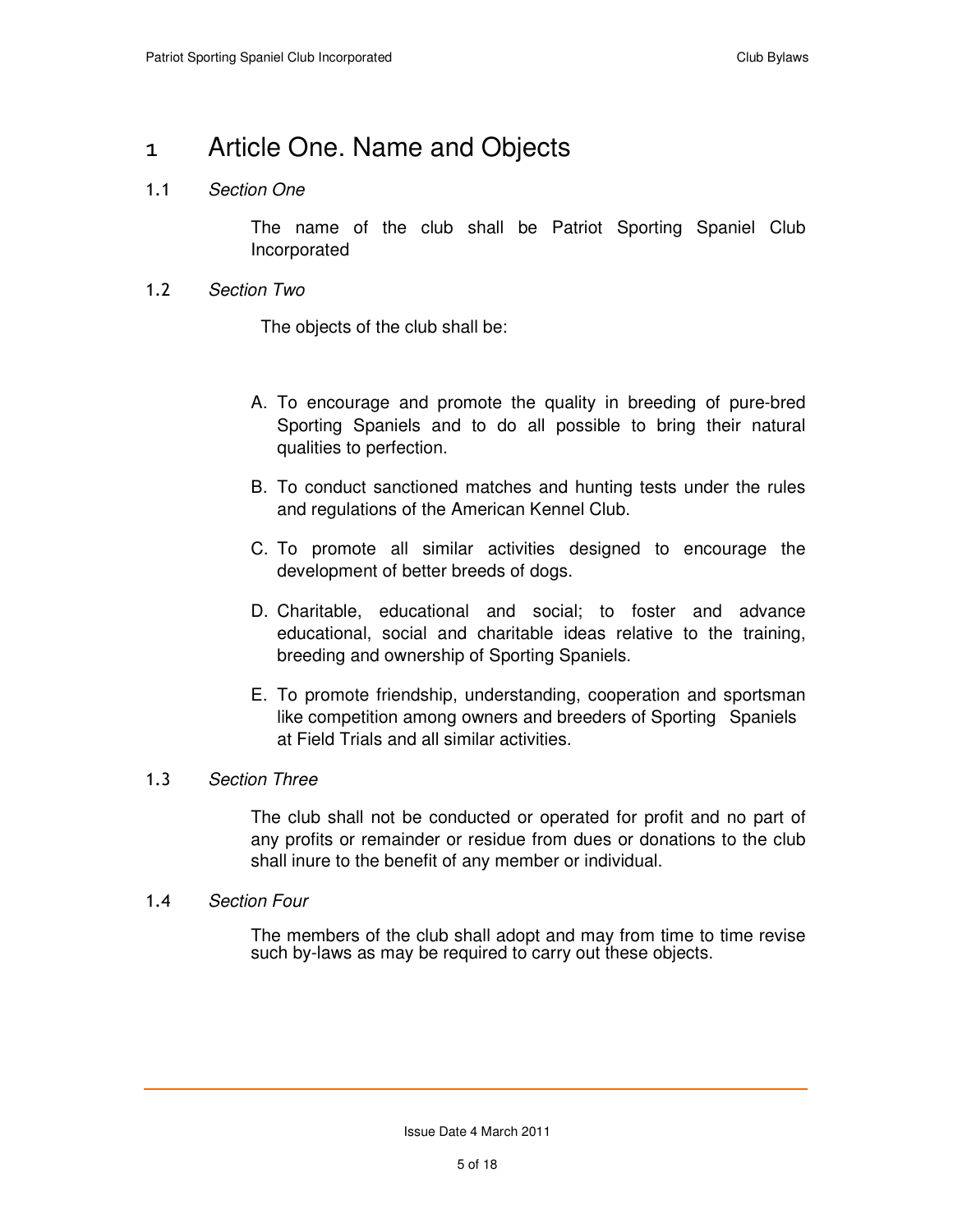# 2 Article Two. Memberships

### 2.1 Eligibility for Individual Membership

An applicant shall be 18 years or older and in good standing with the American Kennel Club and who subscribe to the purposes of this Club.

### 2.2 Eligibility for Junior Membership

An applicant shall be less than 18 years of age and be sponsored by a member in good standing. A junior member does not have voting rights but may serve on a committee and may participate in Club activities under member supervision.

### 2.3 Eligibility for Family Membership

This membership covers husband, wife and all their children under 18 years of age. Husband and wife must fulfill same requirements as those for Individual membership. Children in the family will be governed by the same rules as set forth in Article II, Section 2. Husband and wife will have the same rights as Individual Members. Family members over the age of 18 are entitled to one vote each. While membership is to be unrestricted as to residence, the Club's primary purpose is to be representative of the breeders and owners in its immediate area.

### 2.4 Dues

Individual membership dues shall be set by vote of the members at the annual meeting. Family membership dues shall be 50% more than the individual membership dues and junior membership dues (children not covered under family membership) shall be 50% less than individual membership dues. All dues are payable on or before the 1st day of March of each year. No member may vote whose dues are not paid for the current year. During the month of January the Treasurer shall send to each member a statement of his dues for the ensuing year. Membership cards will be issued by the Secretary upon payment of dues.

### 2.5 Election to Membership

Each applicant for membership shall apply on a form as approved by the Board Directors and which shall provide that the applicant agrees to abide by this constitution and bylaws and the rules of The American Kennel club. The application shall state the name and address of the applicant. Accompanying the application, the prospective member shall submit dues payment for the current year.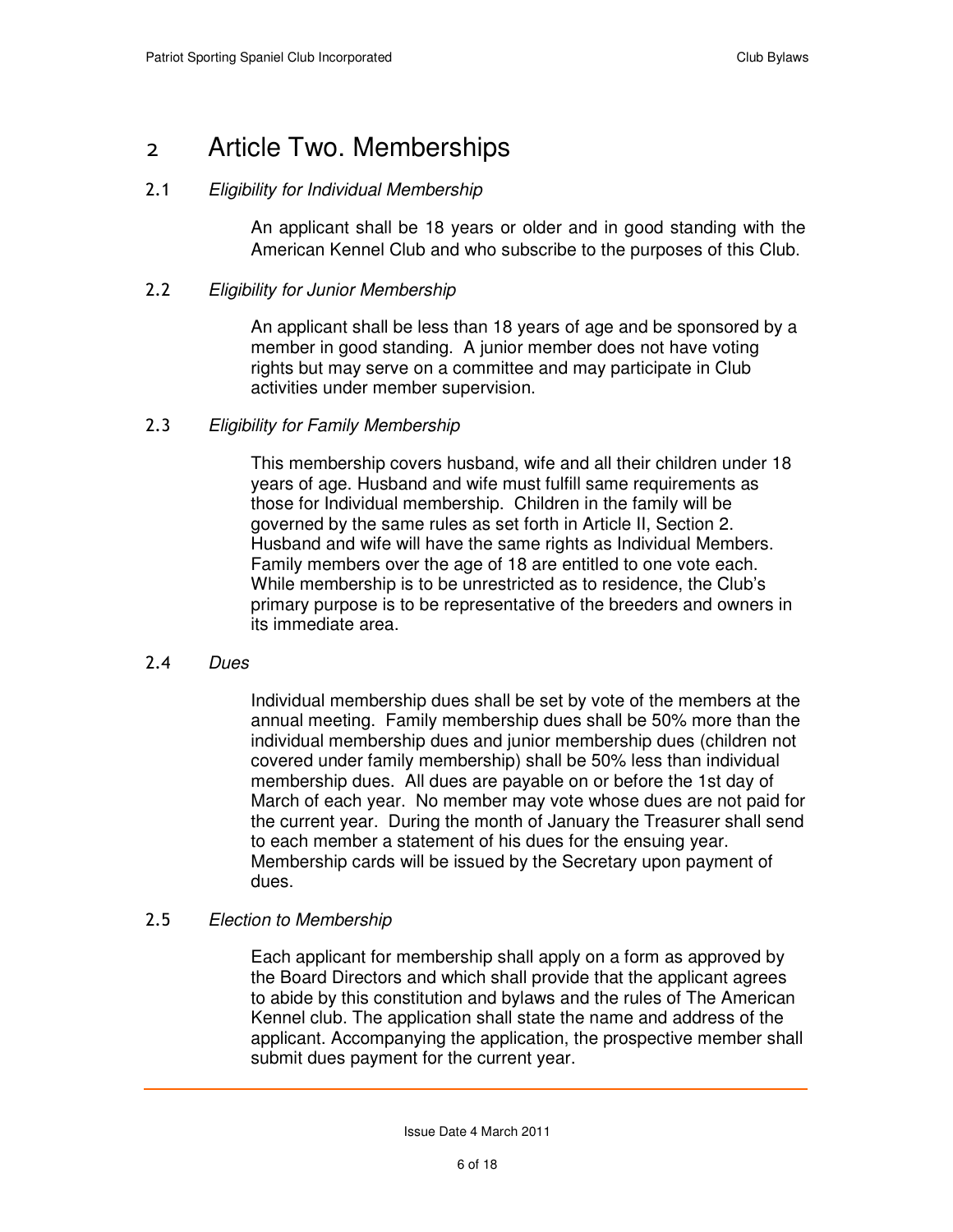All applications are to be filed with the secretary and each application is to be read at the first meeting of the club following its receipt. Applications should carry the endorsement of one or two members who are in good standing. At the meeting the application will be voted upon by secret ballot and affirmative votes of 3/4 of the members present and voting at that meeting shall be required to elect the applicant.

Applicants for membership who have been rejected by the Club may re-apply after six months.

### 2.6 Termination of Membership

Membership may be terminated:

- A. By resignation. Any member in good standing may resign from the Club upon written notice to the Secretary.
- B. By lapsing. A membership will be considered as lapsed and automatically terminated if such member's dues remain unpaid 90 days after the first day of the fiscal year; however, the Board may grant an additional 90 days of grace to such delinquent members in meritorious cases. In no case may a person be entitled to vote at any Club meeting whose dues are unpaid as of the date of that meeting.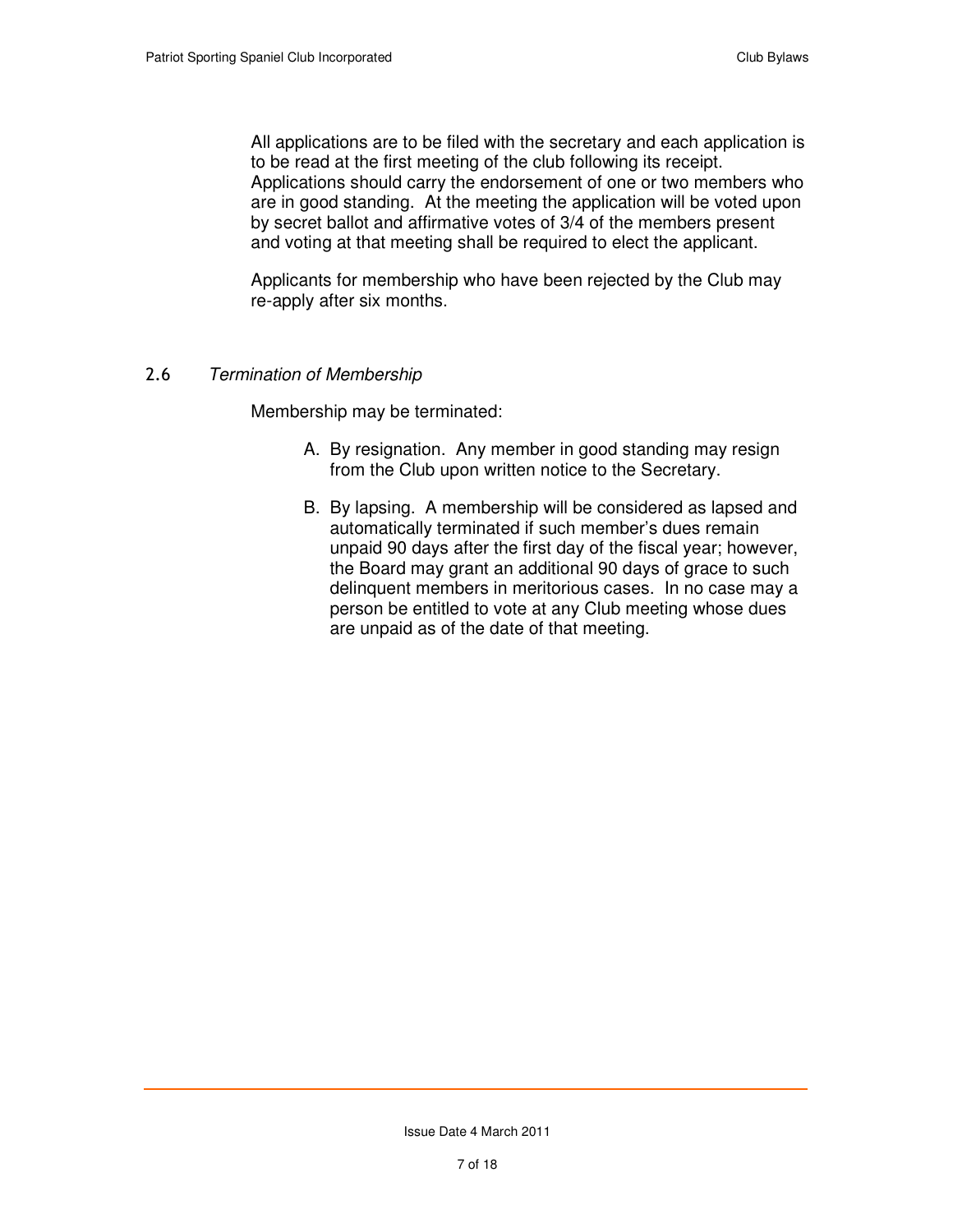# 3 Article Three. Meetings and Voting

### 3.1 Club Meetings

Meetings of the Club shall be held at least four times each year, at such hour and place as may be designated by the Board of Directors, in the greater W. Royalston, MA area.

The Secretary shall provide written notice of each meeting to all members at least 10 days prior to the date of the meeting. The quorum for such meetings shall be 5 voting members, in good standing.

### 3.2 Special Club Meetings

Special Club meetings may be called by the President, or by a majority vote of the members of the Board who are present and voting at any regular or special meeting of the Board, and shall be called by the Secretary upon receipt of a petition signed by five members of the Club who are in good standing. Such special meetings shall be held at such place, date and hour as may be designated by the person or persons authorized herein to call such meetings. Written notice of such a meeting shall be provided to all members by the Secretary at least 5 days and not more than 15 days prior to the date of the meeting. A quorum for such a meeting shall be 5 voting members.

### 3.3 Board Meetings

Meetings of the Board of Directors shall be held at least once per year in the greater W. Royalston, Ma area at such hour and place as may be designated by the Board. Written notice of each such meeting shall be provided to all members by the Secretary at least five days prior to the date of the meeting. The quorum for such a meeting shall be a majority of the Board.

### 3.4 Special Board Meetings

Special meetings of the Board may be called by the President, and shall be called by the Secretary upon receipt of a written request signed by at least three members of the Board. Such special meetings shall be held at such place, date and hour as may be designated by the person authorized herein to call such a meeting.

The Secretary shall provide to all members notice of such a meeting at least 5 days and not more than 10 days prior to the date of the meeting. Any such notice shall state the purpose of the meeting and no other business shall be transacted thereat. A quorum for such a meeting shall be a majority of the Board.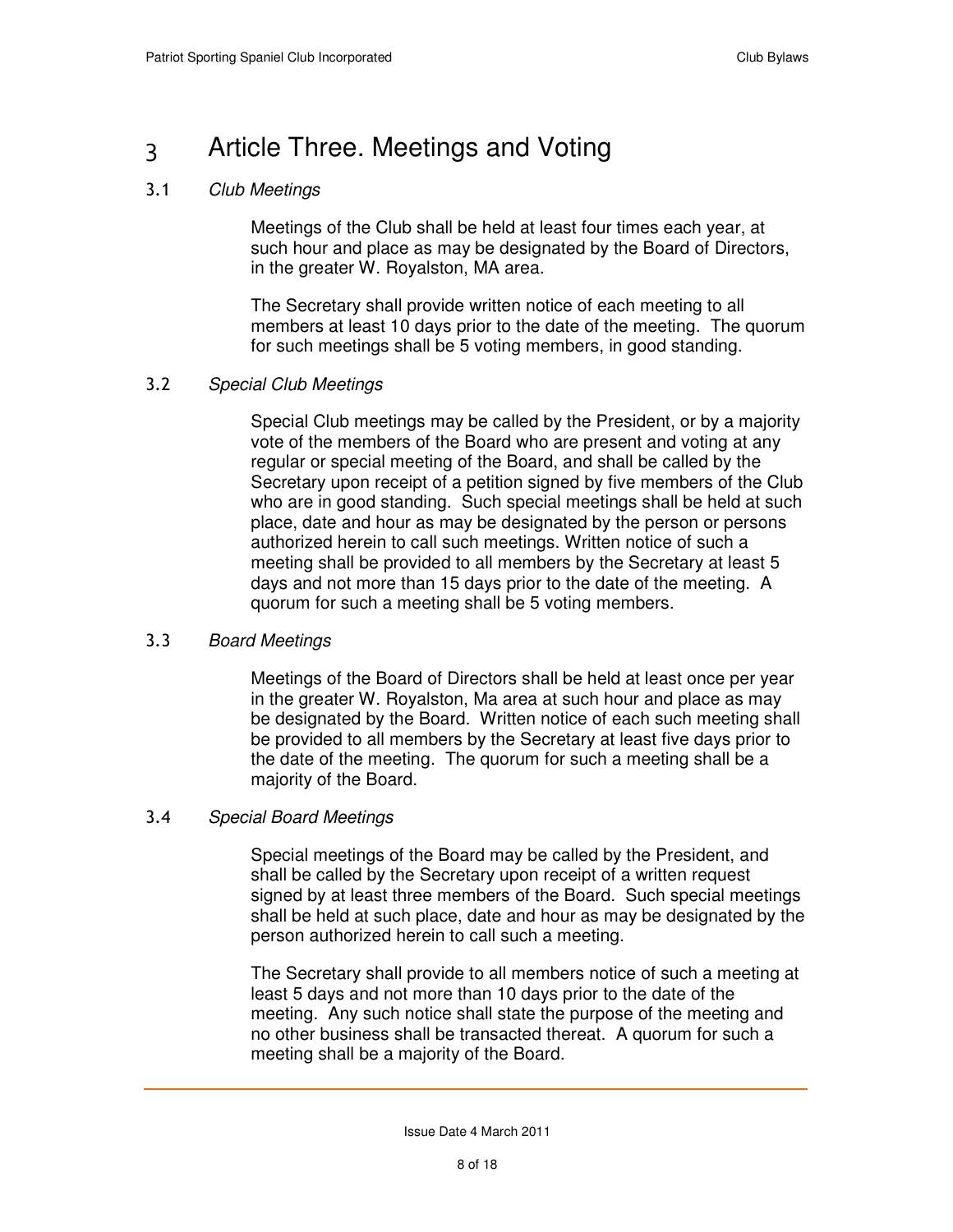### 3.5 Voting

 Each Individual member (and husband and wife under family membership) in good standing whose dues are paid for the current year shall be entitled to one vote per person at any meeting of the Club at which he is present. Proxy voting will not be permitted at any club meeting or election.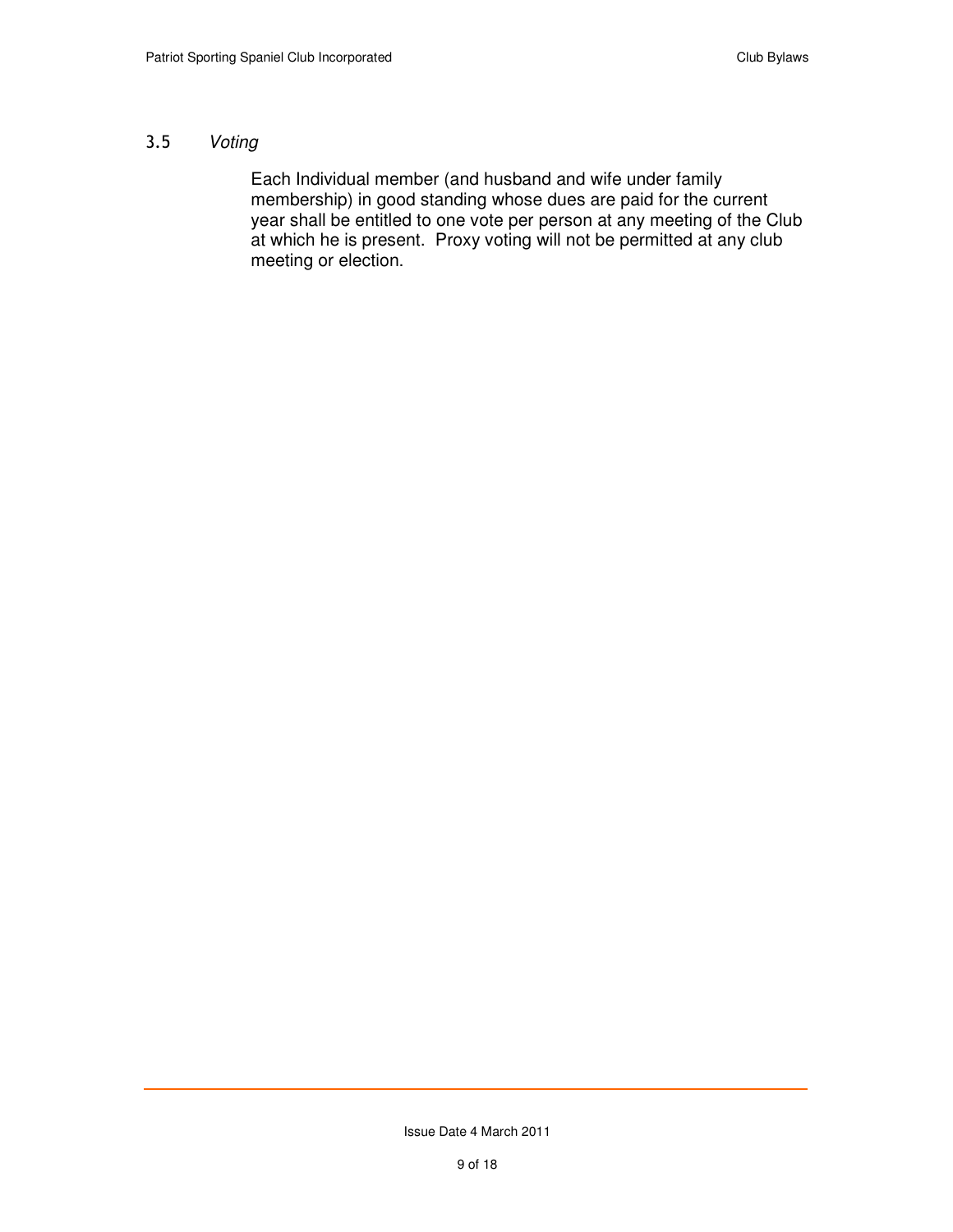# 4 Article Four Directors and Officers

### 4.1 Board of Directors

The Board shall be comprised of the President, Vice-President, Secretary, Treasurer and three other persons all of whom shall be elected for 2 year terms at the Club's annual meeting as provided in Article V and shall serve until their successors are elected. General Management of the Club's affairs shall be entrusted to the Board of Directors.

### 4.2 Officers

The Club's officers, consisting of the President, Vice-President, Secretary and Treasurer shall serve in their respective capacities both with regard to the Club and its meetings and the Board and its meetings.

- A. The President shall preside at all meetings of the Club and of the Board, and shall have the duties and powers normally appurtenant to the office of President in addition to those particularly specified in these by-laws.
- B. The Vice-President shall have the duties and exercise the power of the President in case of the President's death, absence or incapacity.
- C. The Secretary shall keep a record of all meetings of the Club and of the Board and of all matters of which a record shall be ordered by the Club. He shall have charge of the correspondence, notify members of meetings, notify new members to their election of membership, notify officers and directors of their election to office, keep a roll of the members of the Club with their addresses, issue membership cards and carry out such other duties as are prescribed in these by-laws.
- D. The Treasurer shall collect and receive all monies due or belonging to the Club. He shall deposit the same in a bank designated by the Board, in the name of the Club. His books shall at all times be open to inspection of the Board and he shall report to them at every meeting the condition of the Club's finances and every item of receipt or payment not before reported; and at the annual meeting he shall render an account of all monies received and expended during the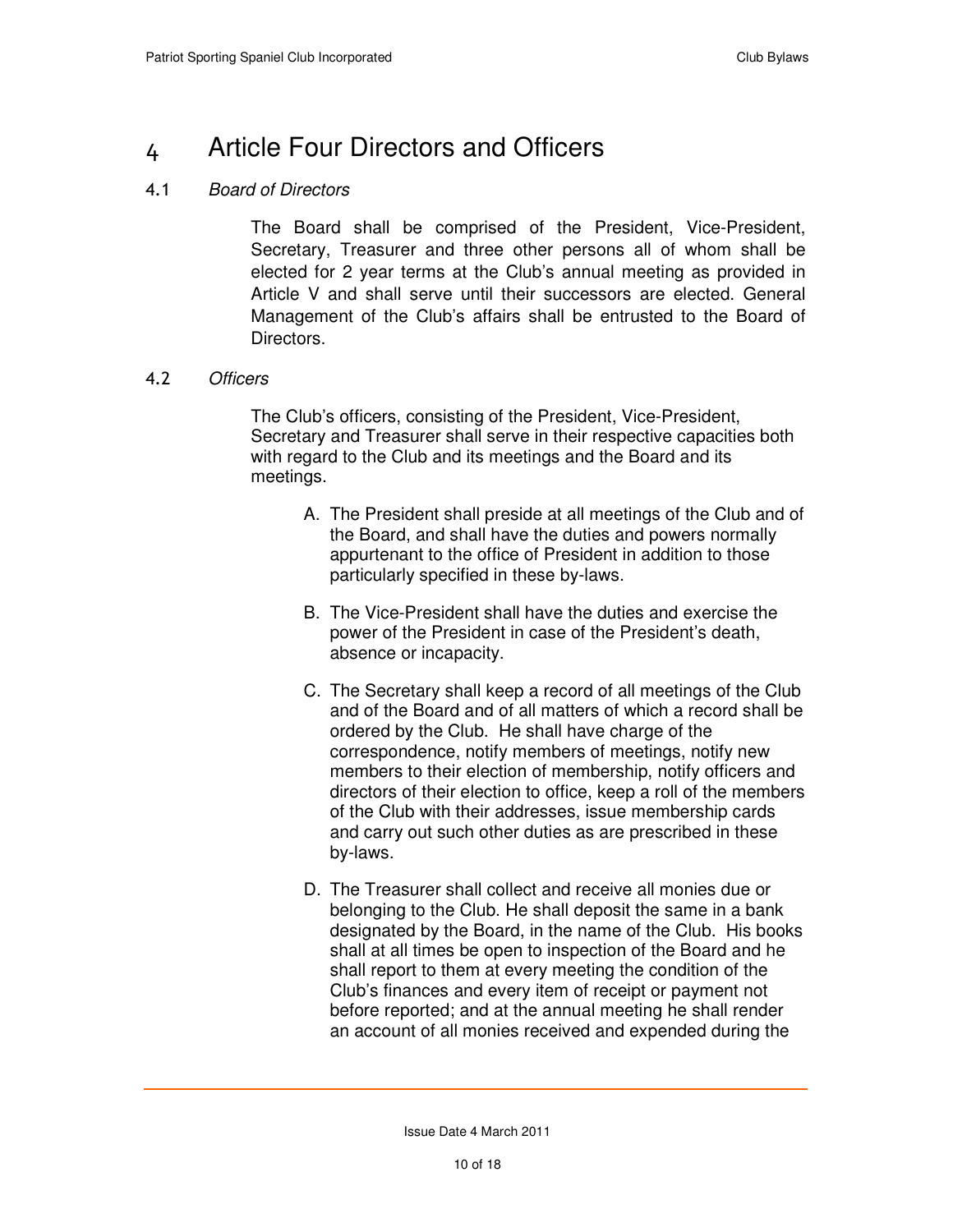previous fiscal year. The Treasurer shall be bonded in such an amount as the Board of Directors shall determine.

E. The offices of Secretary and Treasurer may be held by the same person in which case the Board shall be comprised of the officers and four other persons.

### 4.3 Vacancies

Any vacancies occurring on the Board or among the offices during the year shall be filled until the next annual election by a majority vote of all the then members of the Board at its first regular meeting following the creation of such vacancy, or at a special Board meeting called for that purpose, except that a vacancy in the office of the President shall be filled automatically by the Vice-President and the resulting vacancy in the office of Vice-President shall be filled by the Board.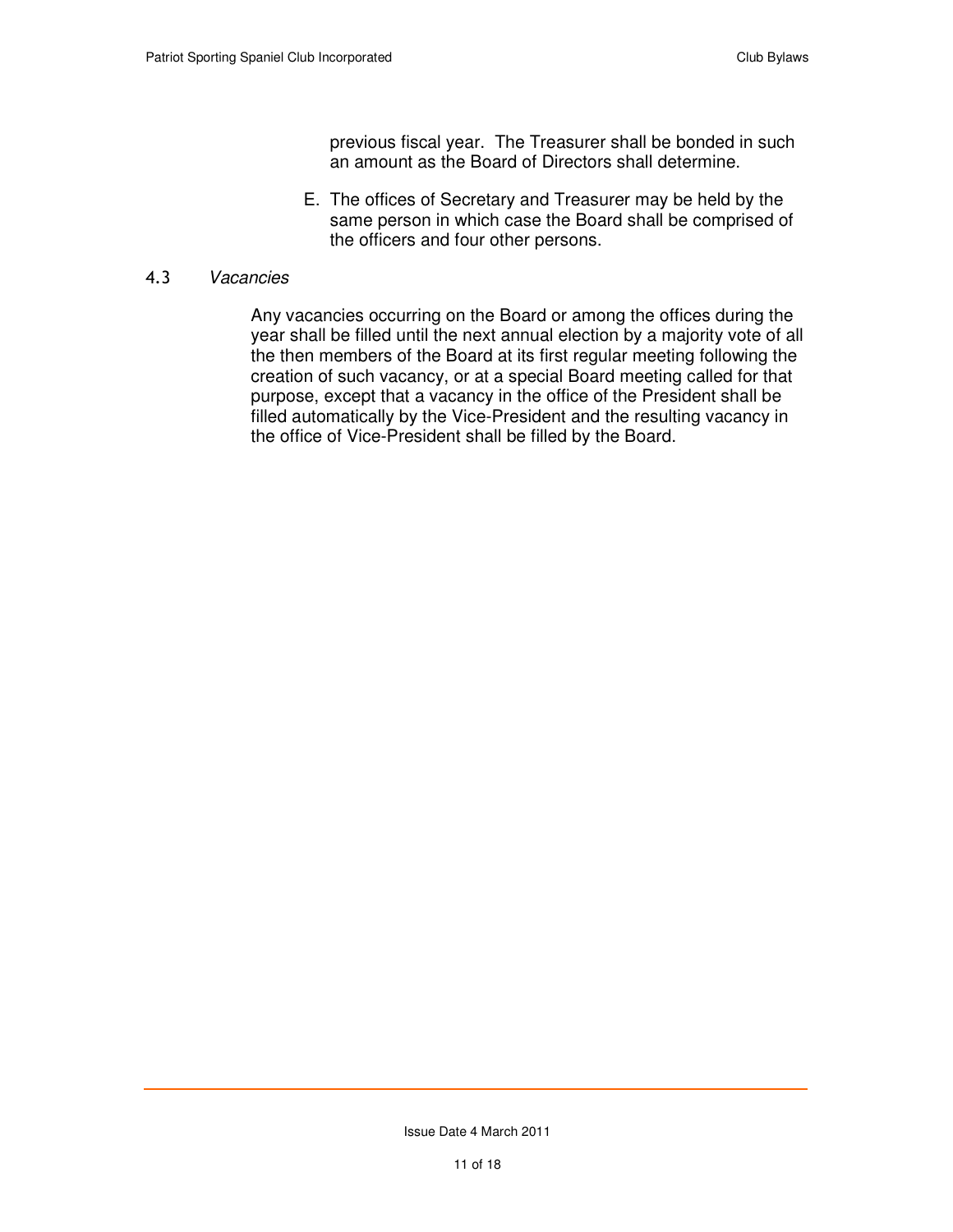# 5 Article Five. The Club Year, Annual Meetings and **Elections**

### 5.1 The Club Year

The Club's fiscal year shall begin on the 1st day of May and end on the 30<sup>th</sup> day of April.

### 5.2 Annual Meeting & Elections

The annual meeting shall be held in the month of April at which Officers and Directors for the ensuing year shall be elected by secret, written ballot from among those nominated in accordance with Section 3 of Article V. They shall take office immediately upon the conclusion of the election and each retiring officer shall turn over to his or her successor in office all properties and records relating to that office within 30 days after the election.

### 5.3 Nominations

The President may appoint a nominating committee of not less than three members to prepare nominations for officers and board members for the ensuing year.

- A. The committee shall, as soon as practicable, but not later than three weeks before the March meeting, report their nominations to the secretary in writing.
- B. The Secretary shall, at least two weeks before the March meeting, notify each member in writing of the candidates so nominated.
- C. Additional nominations may be made at the March meeting.
- D. Nominations cannot be made at the Annual Meeting or in any manner except as provided in this section.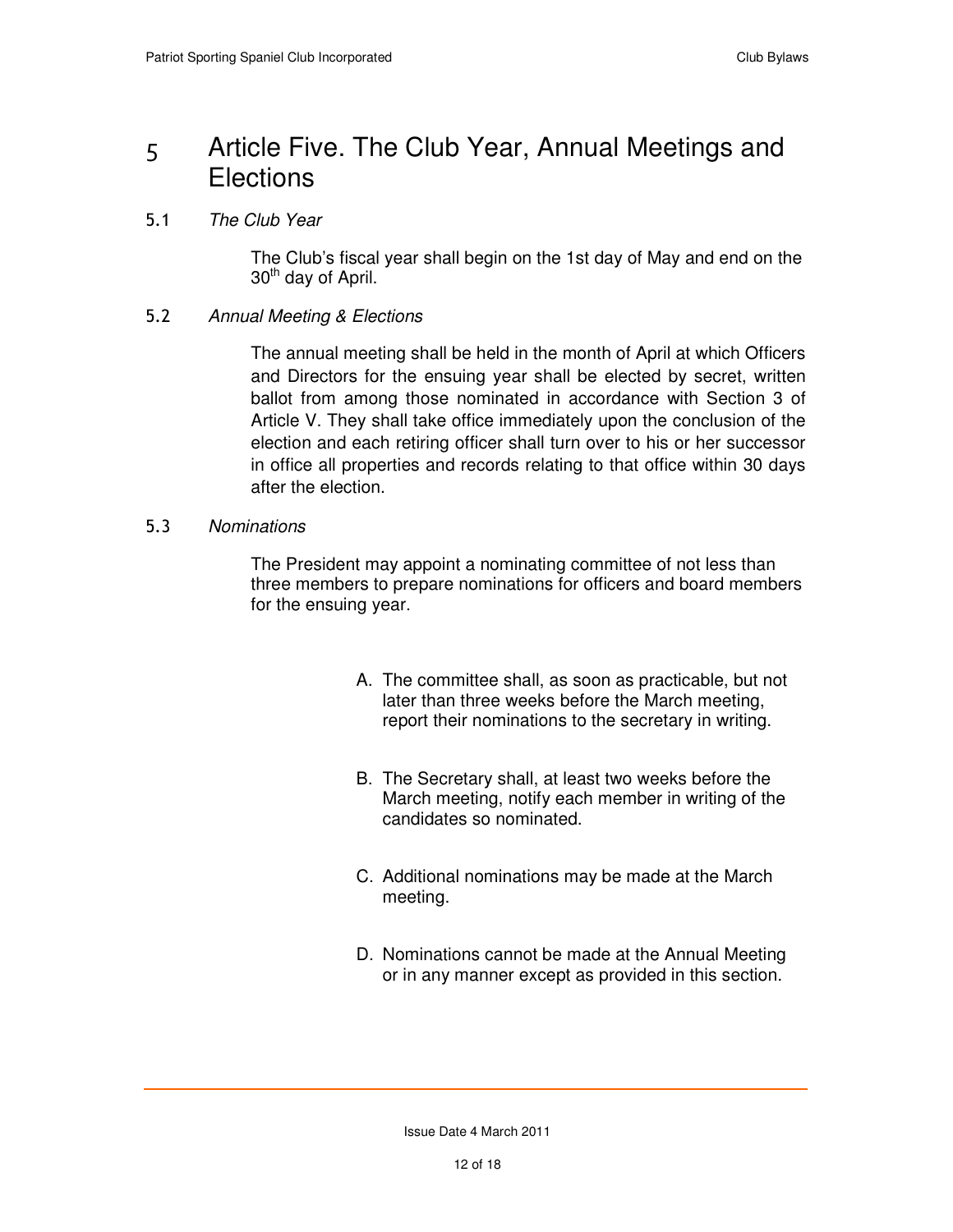# 6 Article Six. Committees

### 6.1 Section 1

The Board may each year appoint standing committees to advance the work of the club in such matter as field trials, hunt tests, trophies, annual prizes, membership and other fields which may well be served by committees. Such committees shall always be subject to the final authority of the Board. Special committees may also be appointed by the Board to aid it on particular projects.

### 6.2 Section 2

Any committee appointment may be terminated by a majority vote of the full membership of the Board upon written notice to the appointee; and the Board may appoint successors to those persons whose services have been terminated.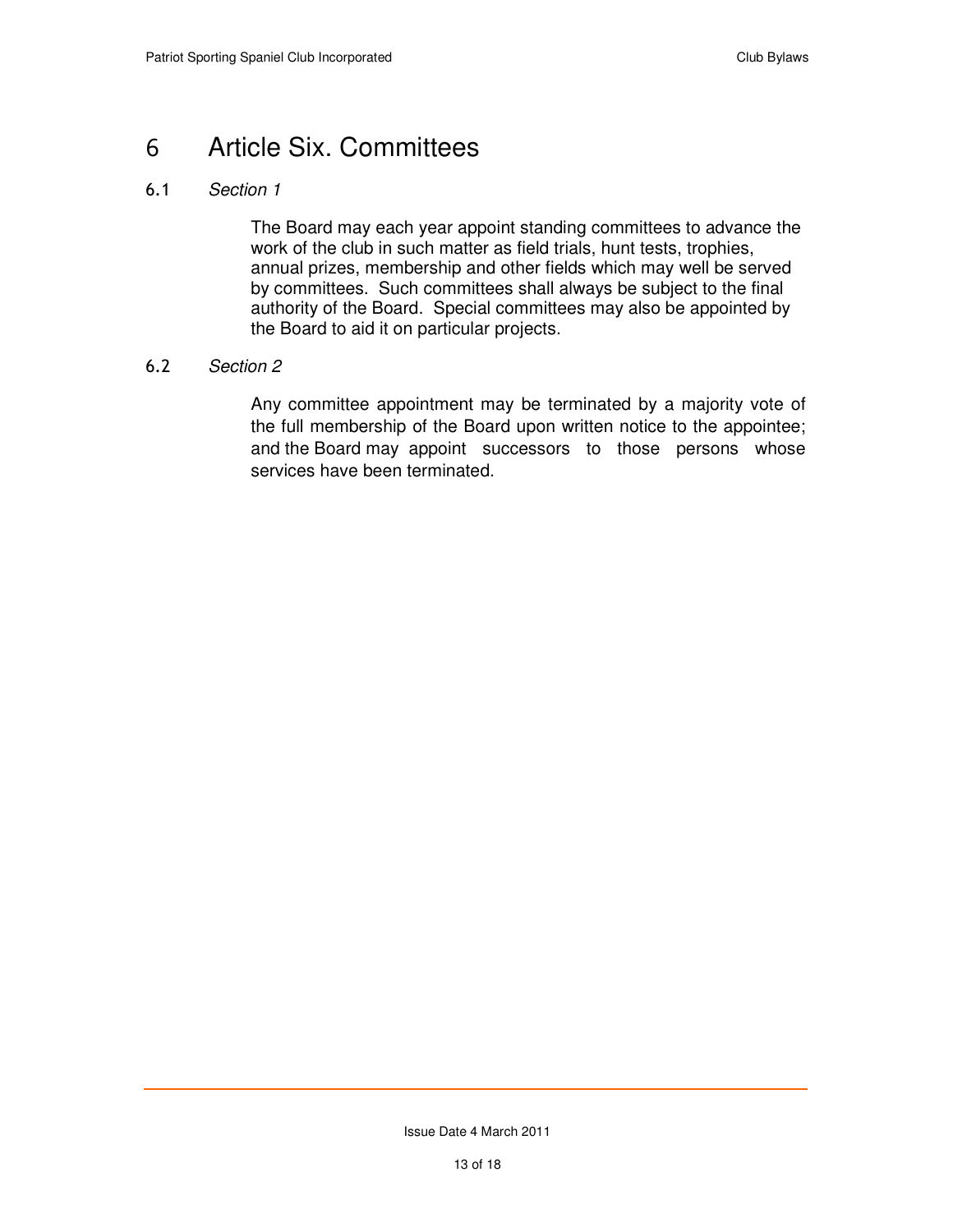# 7 Article Seven. Discipline

### 7.1 American Kennel Club Suspension

Any member who is suspended from the privileges of The American Kennel Club automatically shall be suspended from the privileges of the Club for a like period.

### 7.2 Charges

Any member may prefer charges against a member for alleged misconduct prejudicial to the best interests of the Club or the sport. Written charges specifications must be filed in duplicate with the Secretary together with a deposit of \$10 which shall be forfeited if such charges are not sustained by the Board following a hearing. The secretary shall promptly send a copy of the charges to each member of the Board and present them at a Board Meeting, and the Board shall first consider whether the actions alleged in the charges, if proven, might constitute conduct prejudicial to the best interests of the Club or the breed. If the Board entertains jurisdiction of the charges it shall fix a date of a hearing by the Board not less than 3 weeks or more than 6 weeks thereafter. The Secretary shall promptly send one copy of the charges to the accused member by registered mail together with a notice of the hearing and an assurance that the defendant may personally appear in his own defense and bring witnesses if he or she wishes.

### 7.3 Board Hearing

The Board shall have complete authority to decide whether counsel may attend the hearing, but both complainant and defendant shall be treated uniformly in that regard. Should the charges be sustained, after hearing all the evidence and testimony presented by complainant and defendant, the Board may, by a majority vote of those present, suspend the defendant from all privileges of the Club for not more than six months from the date of the hearing. And, if it deems that punishment insufficient, it may also recommend to the membership that the penalty be expulsion. In such case, the suspension shall not restrict the defendant's right to appear before his or her fellowmembers at the ensuing Club meeting which considers the Board's recommendation. Immediately after the Board has reached a decision, its findings shall be put in written form and filed with the Secretary. The Secretary, in turn, shall notify each of the parties of the Board's decision and penalty, if any.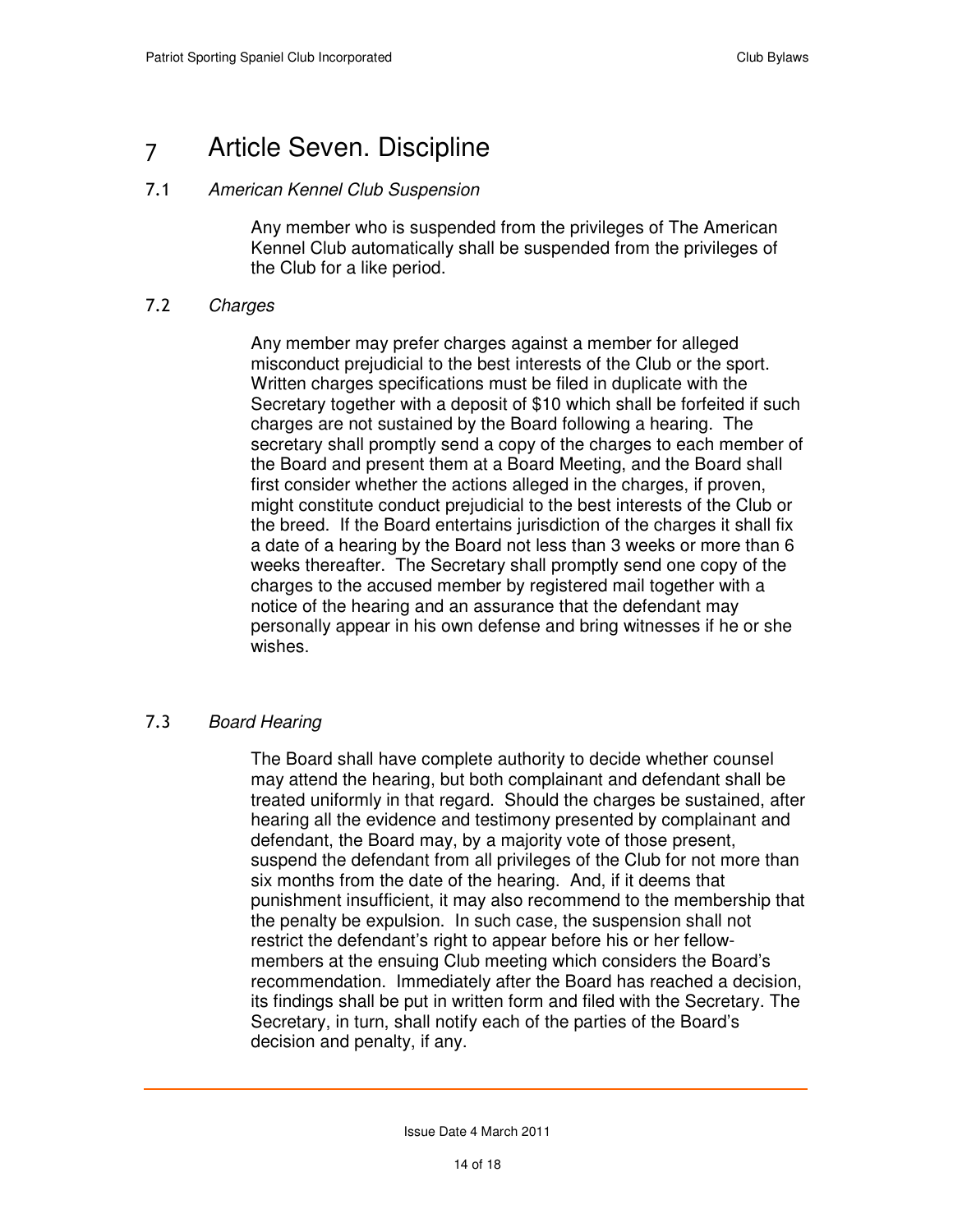### 7.4 Expulsion

Expulsion of a member from the Club may be accomplished only at a meeting of the Club following a Board hearing and upon the Board's recommendation as provided in Section 3 of the Article. Such proceedings may occur at a regular or special meeting of the Club to be held within 60 days but not earlier than 30 days after the date of the Board's recommendation. The defendant shall have the privilege of appearing in his or her own behalf, though no evidence shall be taken at this meeting. The President shall read the charges and the Board's findings and recommendations, and shall invite the defendant, if present, to speak in his or her own behalf if he or she wishes. The meeting shall then vote by secret written ballot on the proposed expulsion. A 2/3 vote of those present and voting at the meeting shall be necessary for expulsion. If expulsion is not so voted, the Board's suspension shall stand.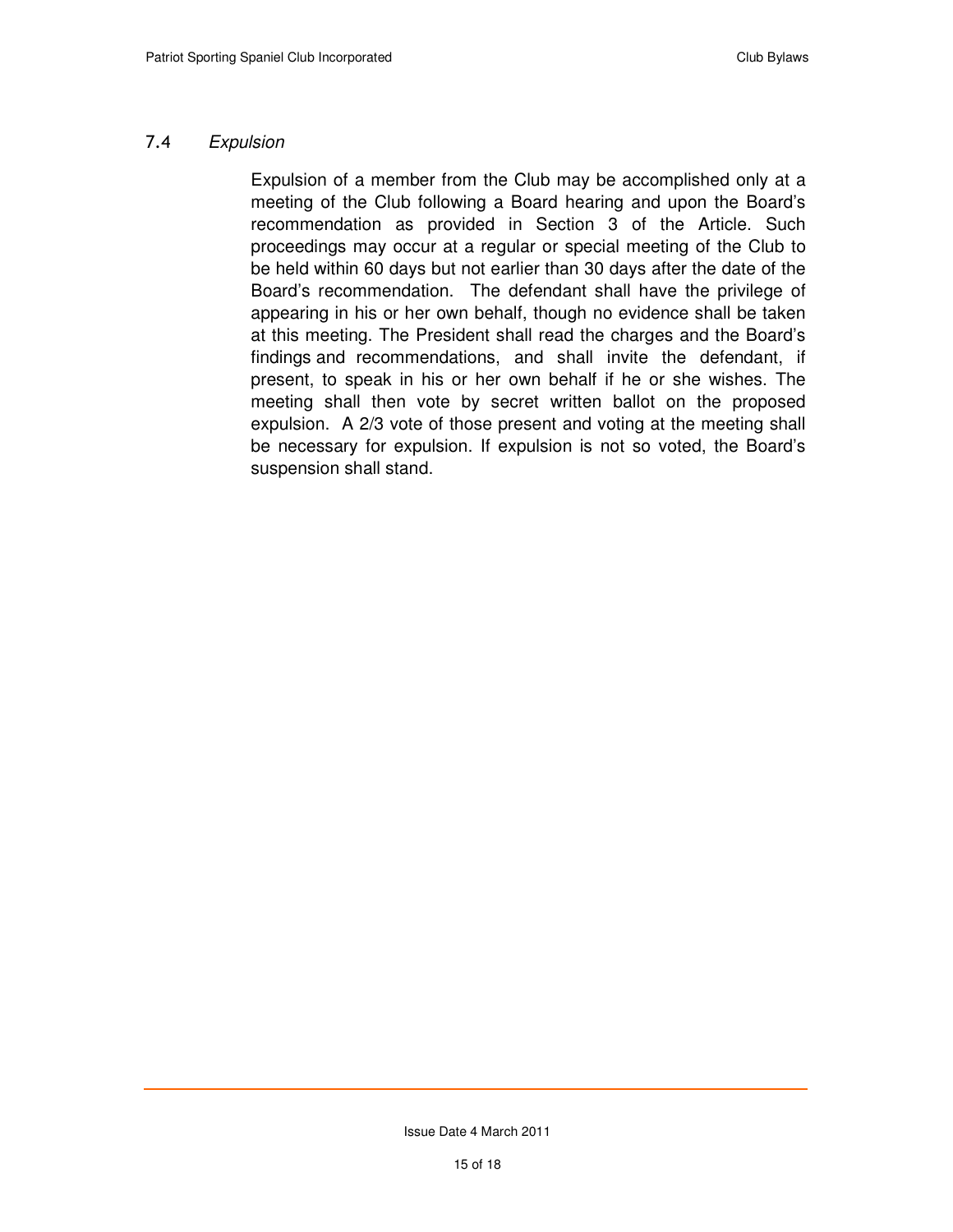# 8 Article Eight. Amendments

### 8.1 Section 1

Amendments to the Constitution and By-Laws may be proposed by the Board Of Directors or by written petition addressed to the Secretary signed by 20% (or no less than 10 voting) members in good standing. Amendments proposed by such petition shall be promptly considered by the Board of Directors and must be submitted to the members with recommendations of the Board by the Secretary for a vote within three months of the date when the petition was received by the Secretary.

### 8.2 Section 2

The constitution and by-laws may be amended by a 2/3 vote of the voting members present at any regular or special meeting called for the purpose, provided the proposed amendments have been included in the notice of the meeting and provided to each member at least two weeks prior to the date of the meeting.

### 8.3 Section 3 Dissolution

The Club may be dissolved at any time by the written consent of not less than 2/3 of the voting members. In the event of the dissolution of the Club, other than for purposes of reorganization whether voluntary or involuntary or by operation of law, none of the property of the club nor any proceeds thereof nor any assets of the Club shall be distributed to any members of the Club but after payments of the debt of the Club, its property and assets shall be given to a charitable organization for the benefit of dogs selected by the Board of Directors.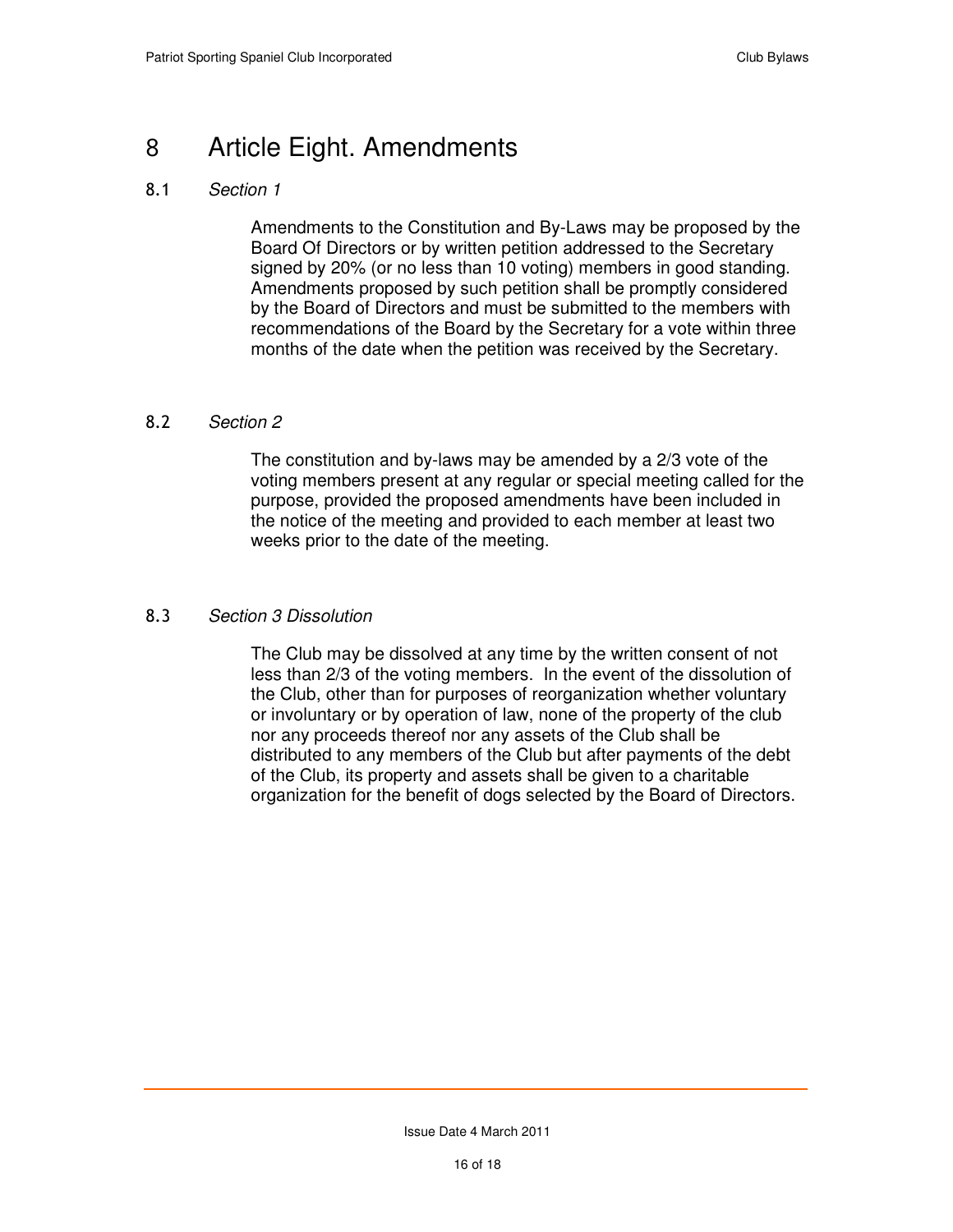# 9 Article Nine. Order of Business

### 9.1 Section 1

At a meeting of the Club, the order of business, so far as the character and nature of the meeting may permit, shall be as follows:

Roll Call

Minutes of last meeting

Report of President

Report of Secretary

Report of Treasurer

Report of Committees

Election of Officers and Board (at Annual Meeting)

Election of new members

Old business

New business

Good of the Club

Adjournment

### 9.2 Section 2

At a meeting of the Board, the order of business, unless otherwise directed by majority vote of those present, shall be as follows:

Reading of minutes of last meeting

Report of Secretary

Report of Treasurer

Reports of committees

Unfinished business

New business